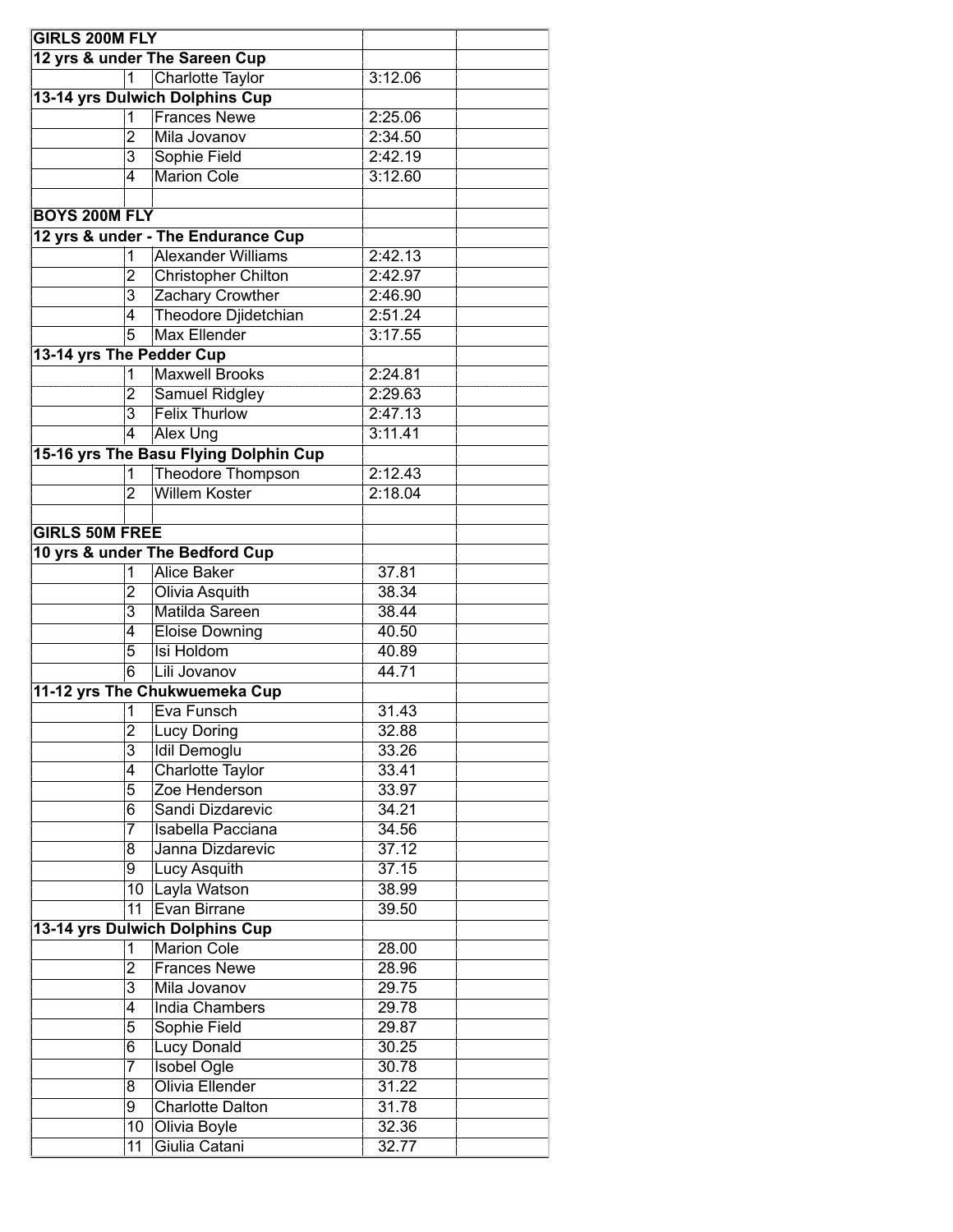|                          | 12 <sup>°</sup>     | Lara Huddart-Ouabdesslam                                          | 32.94          |  |
|--------------------------|---------------------|-------------------------------------------------------------------|----------------|--|
|                          | $\overline{13}$     | Jaime Linnell                                                     | 33.53          |  |
|                          |                     | 14 Charu Molyneux-Lyons                                           | 33.62          |  |
|                          | 15                  | Isabella Pedrini                                                  | 33.97          |  |
|                          |                     | 16 Lily Holmes                                                    | 37.29          |  |
|                          | $\overline{17}$     | Holli Dizdarevic                                                  | 37.90          |  |
|                          |                     | <b>15-16 yrs Dulwich Dolphins Cup</b>                             |                |  |
|                          | 1                   | Juliet Huddart-Ouabdesslam                                        | 30.10          |  |
|                          | 2                   | <b>Jasmine Palmer-Garrick</b>                                     | 31.28          |  |
|                          | $\overline{3}$      | Demi Dizdarevic                                                   | 34.56          |  |
|                          |                     | 17 yrs & over Medical Family Finance Cup<br><b>Florence White</b> |                |  |
|                          | 1<br>$\overline{2}$ |                                                                   | 28.72          |  |
|                          |                     | Jema Dizdarevic                                                   | 30.57          |  |
| <b>BOYS 50M FREE</b>     |                     |                                                                   |                |  |
|                          |                     |                                                                   |                |  |
|                          | 1                   | 10 yrs & under The Bedford Cup<br>Rami Abdulhafiz                 |                |  |
|                          |                     |                                                                   | 31.62<br>33.93 |  |
|                          | 2<br>3              | Alan Zhou                                                         | 37.23          |  |
|                          | 4                   | Ollie Stephenson<br>Nicholas Funsch                               | 37.66          |  |
|                          | 5                   | George Henderson                                                  | 39.25          |  |
|                          | $\overline{6}$      | <b>Stirling Smith</b>                                             | 39.78          |  |
| 11-12 yrs The Rates Cup  |                     |                                                                   |                |  |
|                          | 1                   | Zachary Crowther                                                  | 29.69          |  |
|                          | 2                   | Reyan Abdulhafiz                                                  | 29.72          |  |
|                          | $\overline{3}$      | Jasper Callaway                                                   | 29.95          |  |
|                          | $\overline{4}$      | Peter Ash                                                         | 30.06          |  |
|                          | 5                   | <b>Alexander Williams</b>                                         | 30.38          |  |
|                          | 6                   | <b>Christopher Chilton</b>                                        | 30.76          |  |
|                          | 7                   | Theodore Djidetchian                                              | 34.18          |  |
|                          | 8                   | <b>Nate Ground</b>                                                | 34.19          |  |
|                          | 9                   | <b>Max Ellender</b>                                               | 34.32          |  |
|                          | 10                  | <b>Odin Holdom</b>                                                | 34.89          |  |
|                          | 11                  | Luke Baylis                                                       | 35.19          |  |
|                          | 12                  | Charlie Robb                                                      | 35.56          |  |
|                          | 13                  | Samuel Kleymann                                                   | 35.71          |  |
|                          | 14                  | Thomas Holohan                                                    | 35.75          |  |
|                          | 15                  | Zain Almahdi                                                      | 36.94          |  |
|                          | 16                  | Monty Pedrini                                                     | 37.81          |  |
|                          | $\overline{17}$     | <b>Tom Barnett</b>                                                | 38.54          |  |
| 13-14 yrs The Power Cup  |                     |                                                                   |                |  |
|                          | 1                   | Samuel Ridgley                                                    | 27.80          |  |
|                          | 2                   | Harvey Chapman Lennon                                             | 28.09          |  |
|                          | 3                   | <b>Maxwell Brooks</b>                                             | 28.37          |  |
|                          | 4                   | <b>George English</b>                                             | 29.92          |  |
|                          | 5                   | <b>Felix Thurlow</b>                                              | 31.40          |  |
|                          | 6                   | <b>Alex Ung</b>                                                   | 31.72          |  |
| 15-16 yrs The Chow Cup   |                     |                                                                   |                |  |
|                          | 1                   | <b>Willem Koster</b>                                              | 26.56          |  |
|                          | 2                   | <b>Theodore Thompson</b>                                          | 27.00          |  |
| <b>GIRLS 100M BREAST</b> |                     |                                                                   |                |  |
|                          |                     | 10 yrs & under Dulwich Dolphins Cup                               |                |  |
|                          | 1                   | <b>Eloise Downing</b>                                             | 1:46.19        |  |
|                          | 2                   | Lili Jovanov                                                      | 1:47.70        |  |
|                          | 3                   | <b>Alice Baker</b>                                                | 1:48.34        |  |
|                          | 4                   | Matilda Sareen                                                    | 1:52.19        |  |
|                          |                     |                                                                   |                |  |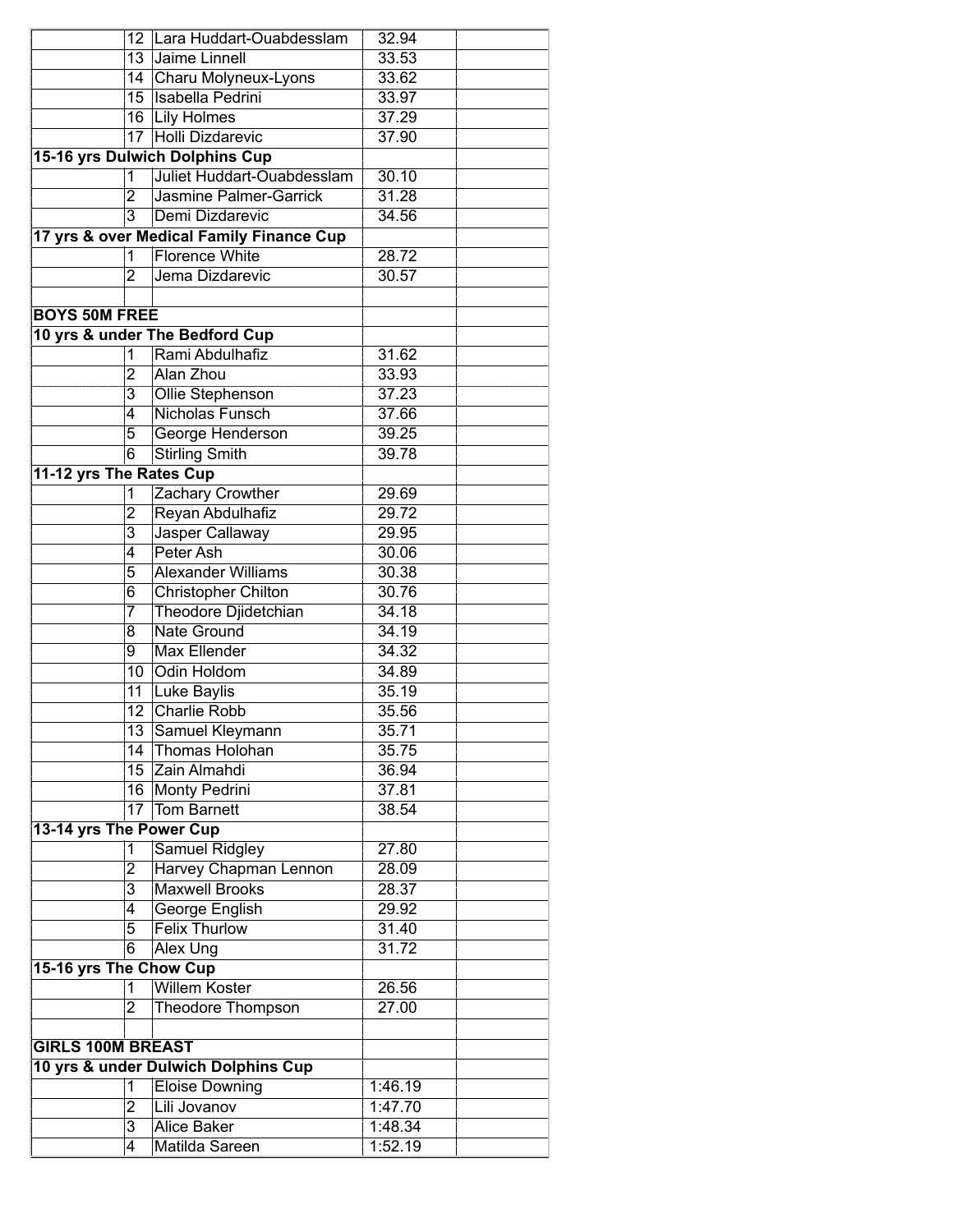|                           | 5                   | Olivia Asquith                            | 1:53.53         |
|---------------------------|---------------------|-------------------------------------------|-----------------|
| 11-12 yrs The Gail's Cup  |                     |                                           |                 |
|                           | 1                   | Sandi Dizdarevic                          | 1:34.40         |
|                           | $\overline{2}$      | Eva Funsch                                | 1:35.44         |
|                           | 3                   | Isabella Pacciana                         | 1:37.60         |
|                           | 4                   | Janna Dizdarevic                          | 1:39.14         |
|                           | 5                   | <b>Idil Demoglu</b>                       | 1:39.25         |
|                           | 6                   | <b>Lucy Doring</b>                        | 1:40.61         |
|                           | 7                   | Zoe Henderson                             | 1:41.25         |
|                           | 8                   | <b>Charlotte Taylor</b>                   | 1:41.91         |
|                           | 9                   | Evan Birrane                              | 1:46.52         |
|                           |                     | 10 Lucy Asquith                           | 1:48.31         |
|                           | $\overline{11}$     | Layla Watson                              | 1:56.26         |
| 13-14 yrs The Douglas Cup |                     |                                           |                 |
|                           | 1                   | <b>Frances Newe</b>                       | 1:18.19         |
|                           | $\overline{2}$      | Mila Jovanov                              | 1:21.41         |
|                           | 3                   | <b>Lucy Donald</b>                        | 1:26.14         |
|                           | 4                   | <b>India Chambers</b>                     | 1:27.50         |
|                           | 5                   | Sophie Field                              | 1:29.87         |
|                           | 6                   | <b>Isabella Pedrini</b>                   | 1:32.30         |
|                           | 7                   | Olivia Boyle                              | 1:32.87         |
|                           | 8                   | Giulia Catani                             | 1:33.11         |
|                           | 9                   | <b>Olivia Ellender</b>                    | 1:33.93         |
|                           | 10                  | <b>Isobel Ogle</b>                        | 1:35.34         |
|                           | 11                  | <b>Marion Cole</b>                        | 1:35.75         |
|                           | 12                  | Jaime Linnell                             | 1:36.56         |
|                           | 13                  | <b>Charlotte Dalton</b>                   | 1:37.47         |
|                           | 14                  | Charu Molyneux-Lyons                      | 1:41.20         |
|                           | 15                  | <b>Holli Dizdarevic</b>                   | 1:52.07         |
|                           | 16                  | <b>Lily Holmes</b>                        | 1:52.95         |
|                           |                     | <b>15-16 yrs Dulwich Dolphins Cup</b>     |                 |
|                           | 1                   | Juliet Huddart-Ouabdesslam                | 1:26.61         |
|                           | $\overline{2}$      | <b>Jasmine Palmer-Garrick</b>             | 1:30.91         |
|                           | $\overline{3}$      | Demi Dizdarevic                           | 1:37.53         |
|                           |                     | 17 yrs & over (no cup, awaiting donation) |                 |
|                           |                     | Jema Dizdarevic                           | 1:27.35         |
|                           | 1<br>$\overline{2}$ | <b>Florence White</b>                     | 1:33.23         |
|                           |                     |                                           |                 |
| <b>BOYS 100M BREAST</b>   |                     |                                           |                 |
|                           |                     | 10 yrs & under The Chilton Cup            |                 |
|                           | 1                   | Rami Abdulhafiz                           | 1:37.62         |
|                           | 2                   | Alan Zhou                                 | 1:40.88         |
|                           | 3                   | Ollie Stephenson                          | 1:47.97         |
|                           | 4                   | George Henderson                          | 2:01.63         |
|                           | 5                   | Nicholas Funsch                           | 1:57.94         |
|                           |                     | <b>Stirling Smith</b>                     | $\overline{DQ}$ |
|                           |                     |                                           |                 |
| 11-12 yrs The Jack Cup    |                     |                                           | 1:22.44         |
|                           | 1                   | Jasper Callaway<br>Peter Ash              | 1:23.32         |
|                           | 2                   |                                           | 1:24.13         |
|                           | $\overline{3}$      | <b>Christopher Chilton</b>                |                 |
|                           | 4                   | Zachary Crowther                          | 1:25.63         |
|                           | 5                   | <b>Alexander Williams</b>                 | 1:32.03         |
|                           | 6                   | Reyan Abdulhafiz                          | 1:34.09         |
|                           | 7                   | <b>Max Ellender</b>                       | 1:35.92         |
|                           | 8                   | <b>Charlie Robb</b>                       | 1:37.73         |
|                           | 9                   | Thomas Holohan                            | 1:40.03         |
|                           | 10                  | Samuel Kleymann                           | 1:44.69         |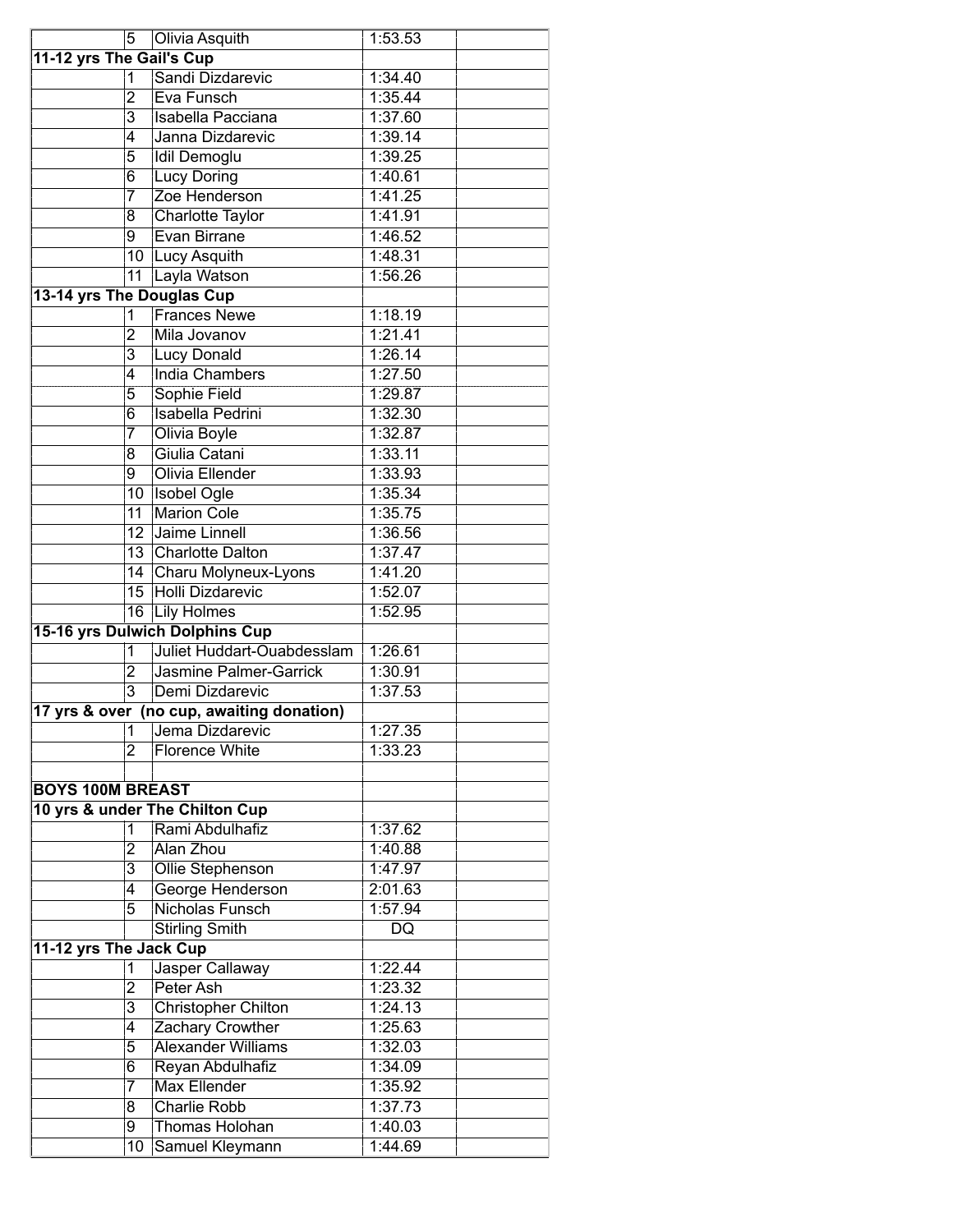|                           | 11                      | Nate Ground                                    | 1:46.06  |  |
|---------------------------|-------------------------|------------------------------------------------|----------|--|
|                           |                         | 12 Luke Baylis                                 | 1:50.35  |  |
|                           | 13                      | Odin Holdom                                    | 1:53.14  |  |
|                           | 14                      | <b>Tom Barnett</b>                             | 2:01.13  |  |
|                           | 15 <sub>15</sub>        | Monty Pedrini                                  | 2:01.79  |  |
|                           |                         | 13-14 yrs Dulwich Dolphins Cup                 |          |  |
|                           | 1                       | <b>Maxwell Brooks</b>                          | 1:16.13  |  |
|                           | $\overline{2}$          | Harvey Chapman Lennon                          | 1:18.50  |  |
|                           | $\overline{\mathbf{3}}$ | <b>Samuel Ridgley</b>                          | 1:23.78  |  |
|                           | 4                       | Alex Ung                                       | 1:26.25  |  |
|                           | 5                       | George English                                 | 1:29.23  |  |
|                           | 6                       | <b>Felix Thurlow</b>                           | 1:30.99  |  |
| 15-16 yrs The Webster Cup |                         |                                                |          |  |
|                           | 1                       | Theodore Thompson                              | 1:09.47  |  |
|                           | $\overline{2}$          | <b>Willem Koster</b>                           | 1:15.81  |  |
|                           |                         |                                                |          |  |
| <b>GIRLS 800M FREE</b>    |                         |                                                |          |  |
|                           |                         | 13-14 yrs Dulwich Dolphins Cup                 |          |  |
|                           | 1                       | <b>Frances Newe</b>                            | 9:29.50  |  |
|                           | 2                       | Mila Jovanov                                   | 9:30.66  |  |
|                           | 3                       | Sarah Ellis-Keeler                             | 10:05.88 |  |
|                           | 4                       | <b>Marion Cole</b>                             | 10:08.90 |  |
|                           | 5                       | Sophie Field                                   | 10:13.47 |  |
|                           | 6                       | Olivia Ellender                                | 10:27.66 |  |
|                           | 7                       | <b>Lucy Donald</b>                             | 10:33.56 |  |
|                           | 8                       | <b>Isobel Ogle</b>                             | 10:44.78 |  |
|                           | $\overline{9}$          | Lara Huddart-Ouabdesslam                       | 10:46.72 |  |
|                           | 10                      | Olivia Boyle                                   | 11:01.50 |  |
|                           |                         | <b>15-16 yrs Dulwich Dolphins Cup</b>          |          |  |
|                           | 1                       | Juliet Huddart-Ouabdesslam                     | 9:59.94  |  |
|                           |                         | 17 yrs & over Dulwich Dolphins Cup             |          |  |
|                           | 1                       | <b>Nelly Kinch</b>                             | 9:11.15  |  |
|                           | $\overline{2}$          | <b>Florence White</b>                          | 9:30.50  |  |
|                           | $\overline{3}$          | Jema Dizdarevic                                | 10:06.55 |  |
|                           |                         |                                                |          |  |
| <b>BOYS 800M FREE</b>     |                         |                                                |          |  |
|                           |                         | 12 yrs & under (no cup, awaiting donation)     | 9:44.78  |  |
|                           | 1                       | <b>Christopher Chilton</b><br>Zachary Crowther | 10:35.31 |  |
|                           | 2<br>$\overline{3}$     | <b>Alexander Williams</b>                      | 11:06.28 |  |
|                           |                         | 13-14 yrs (no cup, awaiting donation)          |          |  |
|                           | $\overline{1}$          | Samuel Ridgley                                 | 9:06.38  |  |
|                           | 2                       | <b>Maxwell Brooks</b>                          | 9:21.95  |  |
|                           | 3                       | Harvey Chapman Lennon                          | 10:07.50 |  |
|                           |                         | <b>Felix Thurlow</b>                           | 10:40.56 |  |
|                           |                         | 15-16 yrs (no cup, awaiting donation)          |          |  |
|                           | 1                       | <b>Willem Koster</b>                           | 8:40.34  |  |
|                           | $\overline{2}$          | <b>Theodore Thompson</b>                       | 8:46.22  |  |
|                           |                         |                                                |          |  |
| <b>GIRLS 50M BACK</b>     |                         |                                                |          |  |
|                           |                         | 10 yrs & under The Lily Cup                    |          |  |
|                           | 1                       | Olivia Asquith                                 | 43.15    |  |
|                           | 2                       | Alice Baker                                    | 43.53    |  |
|                           | 3                       | Matilda Sareen                                 | 46.97    |  |
|                           | 4                       | <b>Eloise Downing</b>                          | 49.22    |  |
|                           | 5                       | Lili Jovanov                                   | 49.91    |  |
|                           | 6                       | Isi Holdom                                     | 51.32    |  |
|                           |                         |                                                |          |  |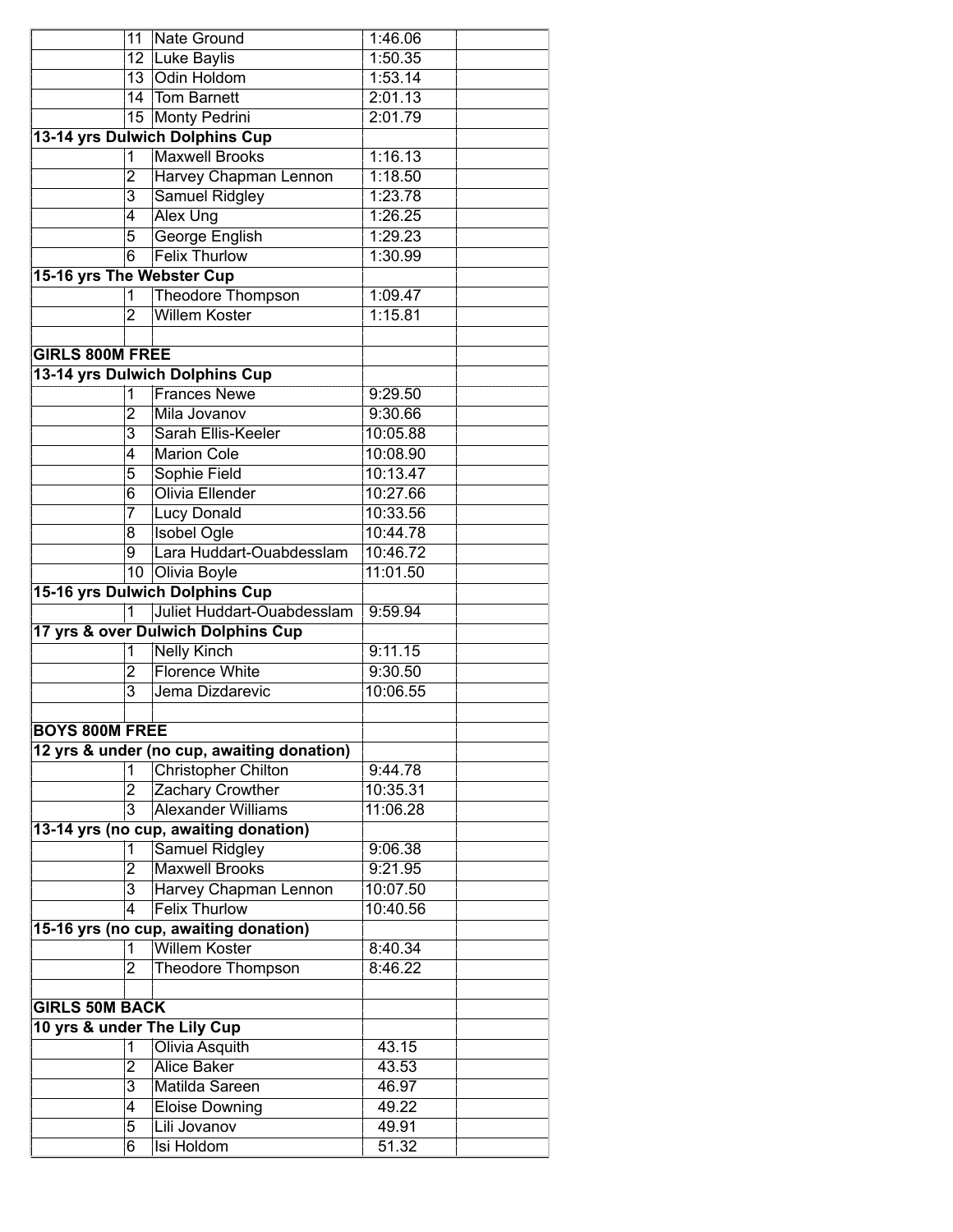| 11-12 yrs Dulwich Dolphins Cup |                      |                                     |       |  |  |  |
|--------------------------------|----------------------|-------------------------------------|-------|--|--|--|
|                                | 1                    | Eva Funsch                          | 34.71 |  |  |  |
|                                | 2                    | Charlotte Taylor                    | 36.40 |  |  |  |
|                                | 3                    | <b>Lucy Doring</b>                  | 37.59 |  |  |  |
|                                | 4                    | <b>Idil Demoglu</b>                 | 39.37 |  |  |  |
|                                | 5                    | Sandi Dizdarevic                    | 39.63 |  |  |  |
|                                | 6                    | Isabella Pacciana                   | 41.53 |  |  |  |
|                                | 7                    | Janna Dizdarevic                    | 41.97 |  |  |  |
|                                | 8                    | Lucy Asquith                        | 42.91 |  |  |  |
|                                | 9                    | Zoe Henderson                       | 43.44 |  |  |  |
|                                |                      | 10 Evan Birrane                     | 43.69 |  |  |  |
|                                | 11                   | Layla Watson                        | 45.18 |  |  |  |
| 13-14 yrs The Corbett Cup      |                      |                                     |       |  |  |  |
|                                | 1                    | <b>Frances Newe</b>                 | 32.47 |  |  |  |
|                                | $\overline{2}$       | Sophie Field                        | 33.72 |  |  |  |
|                                | $\overline{3}$       | <b>Marion Cole</b>                  | 33.81 |  |  |  |
| *                              | $\overline{4}$       | Olivia Ellender                     | 34.16 |  |  |  |
| $\star$                        | 4                    | Mila Jovanov                        | 34.16 |  |  |  |
|                                | 6                    | Olivia Boyle                        | 34.55 |  |  |  |
|                                | 7                    | <b>Isobel Ogle</b>                  | 36.52 |  |  |  |
|                                | 8                    | Sarah Ellis-Keeler                  | 36.75 |  |  |  |
|                                | 9                    | <b>Charlotte Dalton</b>             | 36.87 |  |  |  |
|                                | $\overline{10}$      | India Chambers                      | 36.97 |  |  |  |
|                                | 11                   | Giulia Catani                       | 38.37 |  |  |  |
| *                              | 12 <sup>2</sup>      | Charu Molyneux-Lyons                | 38.78 |  |  |  |
| ÷                              | $\overline{12}$      | Jaime Linnell                       | 38.78 |  |  |  |
|                                | 14                   | Isabella Pedrini                    | 38.81 |  |  |  |
|                                | 15                   | Lara Huddart-Ouabdesslam            | 40.59 |  |  |  |
|                                |                      | 16 Lily Holmes                      | 42.09 |  |  |  |
|                                | 17                   | Holli Dizdarevic                    | 44.56 |  |  |  |
|                                |                      | 15-16 yrs The Cavendish Medical Cup |       |  |  |  |
|                                | 1                    | Juliet Huddart-Ouabdesslam          | 33.88 |  |  |  |
|                                | $\overline{2}$       | Jasmine Palmer-Garrick              | 34.69 |  |  |  |
|                                | $\overline{3}$       | Demi Dizdarevic                     | 42.59 |  |  |  |
|                                |                      | 17 yrs & over The Roche Cup         |       |  |  |  |
|                                |                      | 1 Nelly Kinch                       | 32.38 |  |  |  |
|                                | $\overline{2}$       | Jema Dizdarevic                     | 34.65 |  |  |  |
|                                | $\overline{3}$       | <b>Florence White</b>               | 36.33 |  |  |  |
|                                |                      |                                     |       |  |  |  |
|                                | <b>BOYS 50M BACK</b> |                                     |       |  |  |  |
| 10 yrs & under The Ash Cup     |                      |                                     |       |  |  |  |
|                                | 1                    | Alan Zhou                           | 38.72 |  |  |  |
|                                | 2                    | Ollie Stephenson                    | 43.57 |  |  |  |
|                                | 3                    | <b>Nicholas Funsch</b>              | 43.63 |  |  |  |
|                                | 4                    | George Henderson                    | 47.37 |  |  |  |
|                                | 5                    | <b>Stirling Smith</b>               | 51.68 |  |  |  |
|                                |                      | Rami Abdulhafiz                     | DQ    |  |  |  |
| 11-12 yrs The Koster Cup       |                      |                                     |       |  |  |  |
|                                | 1                    | <b>Alexander Williams</b>           | 32.94 |  |  |  |
|                                | 2                    | Jasper Callaway                     | 33.31 |  |  |  |
|                                | $\overline{3}$       | Peter Ash                           | 34.19 |  |  |  |
|                                | 4                    | <b>Christopher Chilton</b>          | 35.30 |  |  |  |
|                                | 5                    | Reyan Abdulhafiz                    | 35.97 |  |  |  |
|                                | 6                    | <b>Max Ellender</b>                 | 37.78 |  |  |  |
|                                | 7                    | Zachary Crowther                    | 39.28 |  |  |  |
|                                | 8                    | Theodore Djidetchian                | 39.44 |  |  |  |
|                                | 9                    | <b>Charlie Robb</b>                 | 39.93 |  |  |  |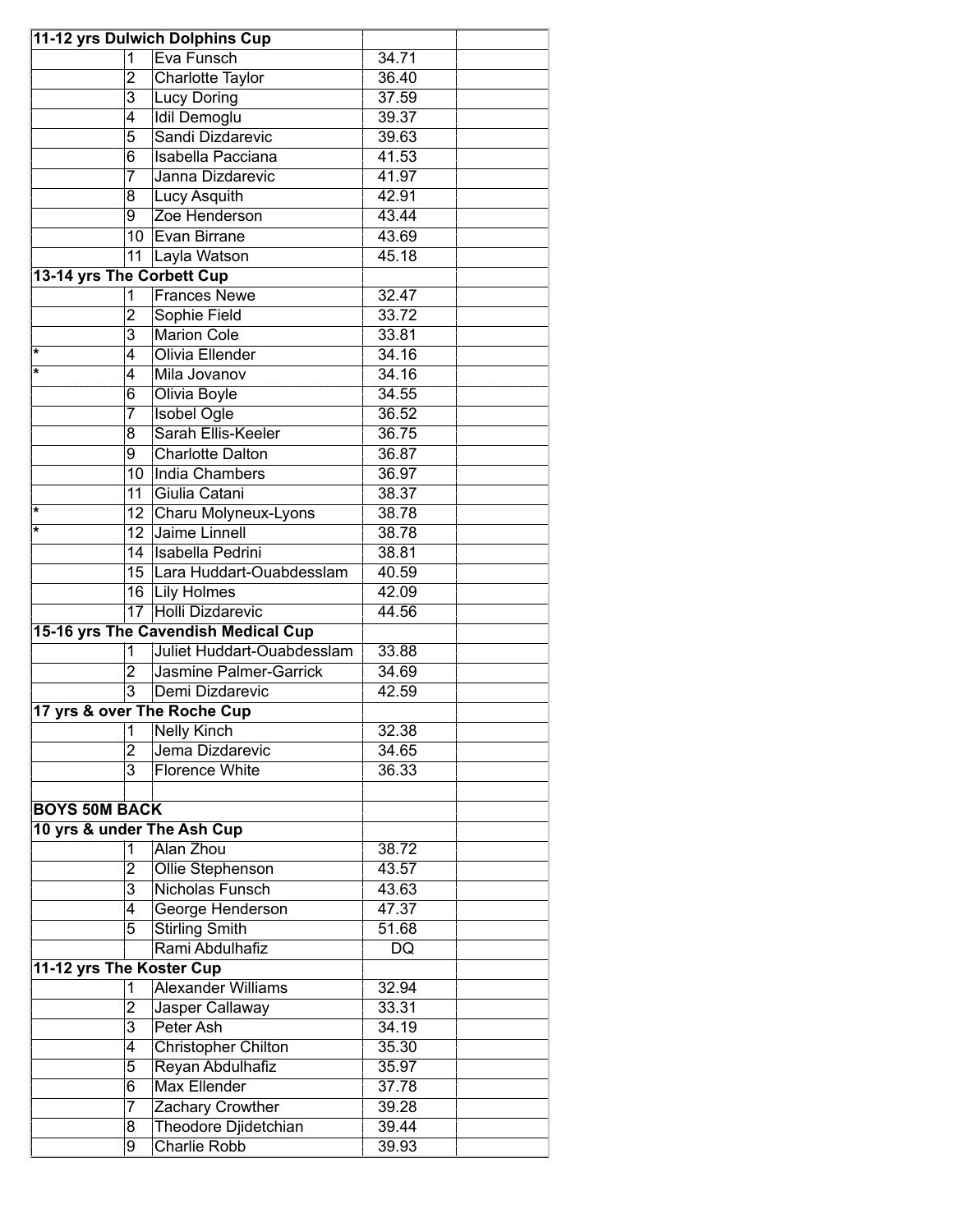|                    |                 | 10 Samuel Kleymann                                       | 41.85   |  |
|--------------------|-----------------|----------------------------------------------------------|---------|--|
|                    | 11              | Ilias Kechagias                                          | 42.41   |  |
|                    | 12              | Thomas Holohan                                           | 42.81   |  |
|                    | 13              | Odin Holdom                                              | 42.91   |  |
|                    | 14              | Monty Pedrini                                            | 44.43   |  |
|                    | $\overline{15}$ | Zain Almahdi                                             | 45.22   |  |
|                    |                 | 13-14 yrs The Cavendish Estates and Probate Solution Cup |         |  |
|                    | 1               | <b>Samuel Ridgley</b>                                    | 31.69   |  |
|                    | $\overline{2}$  | <b>Maxwell Brooks</b>                                    | 32.58   |  |
|                    | $\overline{3}$  | Harvey Chapman Lennon                                    | 33.47   |  |
|                    | 4               | <b>Alex Ung</b>                                          | 37.00   |  |
|                    | 5               | <b>Felix Thurlow</b>                                     | 37.07   |  |
|                    | $\overline{6}$  | George English                                           | 37.25   |  |
|                    |                 | 15-16 yrs The Chapman-Lennon Cup                         |         |  |
|                    | $\mathbf{1}$    | <b>Willem Koster</b>                                     | 29.94   |  |
|                    | $\overline{2}$  | <b>Theodore Thompson</b>                                 | 31.56   |  |
|                    |                 |                                                          |         |  |
| <b>GIRLS 200IM</b> |                 |                                                          |         |  |
|                    |                 | 12 yrs & under The Ellender Cup                          |         |  |
|                    | 1               | Eva Funsch                                               | 2:43.06 |  |
|                    | 2               | <b>Idil Demoglu</b>                                      | 2:59.30 |  |
|                    | $\overline{3}$  | <b>Charlotte Taylor</b>                                  | 3:00.00 |  |
|                    | 4               | <b>Lucy Doring</b>                                       | 3:01.00 |  |
|                    | 5               | Sandi Dizdarevic                                         | 3:01.66 |  |
|                    | 6               | Janna Dizdarevic                                         | 3:11.00 |  |
|                    | 7               | Isabella Pacciana                                        | 3:11.94 |  |
|                    | 8               | Zoe Henderson                                            | 3:13.69 |  |
|                    | 9               | <b>Alice Baker</b>                                       | 3:23.43 |  |
|                    | 10              | Matilda Sareen                                           | 3:26.88 |  |
|                    | 11              | Lucy Asquith                                             | 3:32.56 |  |
|                    |                 | 13-14 yrs The T&B Scott Cup                              |         |  |
|                    | 1               | <b>Frances Newe</b>                                      | 2:26.73 |  |
|                    | 2               | Mila Jovanov                                             | 2:30.66 |  |
|                    | $\overline{3}$  | Sophie Field                                             | 2:39.25 |  |
|                    | 4               | Olivia Ellender                                          | 2:44.59 |  |
|                    | 5               | Olivia Boyle                                             | 2:50.00 |  |
| ¥                  | 5               | <b>India Chambers</b>                                    | 2:50.00 |  |
|                    | 7               | Sarah Ellis-Keeler                                       | 2:52.63 |  |
|                    | 8               | <b>Charlotte Dalton</b>                                  | 2:54.56 |  |
|                    | 9               | Giulia Catani                                            | 2:56.57 |  |
|                    | 10              | <b>Isobel Ogle</b>                                       | 2:56.75 |  |
|                    | 11              | <b>Marion Cole</b>                                       | 2:57.48 |  |
|                    | 12              | Jaime Linnell                                            | 2:58.52 |  |
|                    | 13.             | Lara Huddart-Ouabdesslam                                 | 3:02.35 |  |
|                    | 14              | Charu Molyneux-Lyons                                     | 3:05.28 |  |
|                    |                 | <b>15-16 yrs Dulwich Dolphins Cup</b>                    |         |  |
|                    | 1               | Juliet Huddart-Ouabdesslam                               | 2:37.47 |  |
|                    | $\overline{2}$  | <b>Jasmine Palmer-Garrick</b>                            | 2:51.50 |  |
|                    | $\overline{3}$  | Demi Dizdarevic                                          | 3:18.72 |  |
|                    |                 | 17 yrs & over The Djidetchtian Cup                       |         |  |
|                    | 1               | <b>Nelly Kinch</b>                                       | 2:28.22 |  |
|                    | 2               | <b>Florence White</b>                                    | 2:36.93 |  |
|                    | 3               | Jema Dizdarevic                                          | 2:38.91 |  |
|                    |                 |                                                          |         |  |
| <b>BOYS 200IM</b>  |                 |                                                          |         |  |
|                    |                 | 12 yrs & under The Ellender Cup                          |         |  |
|                    | 1               | <b>Christopher Chilton</b>                               | 2:38.09 |  |